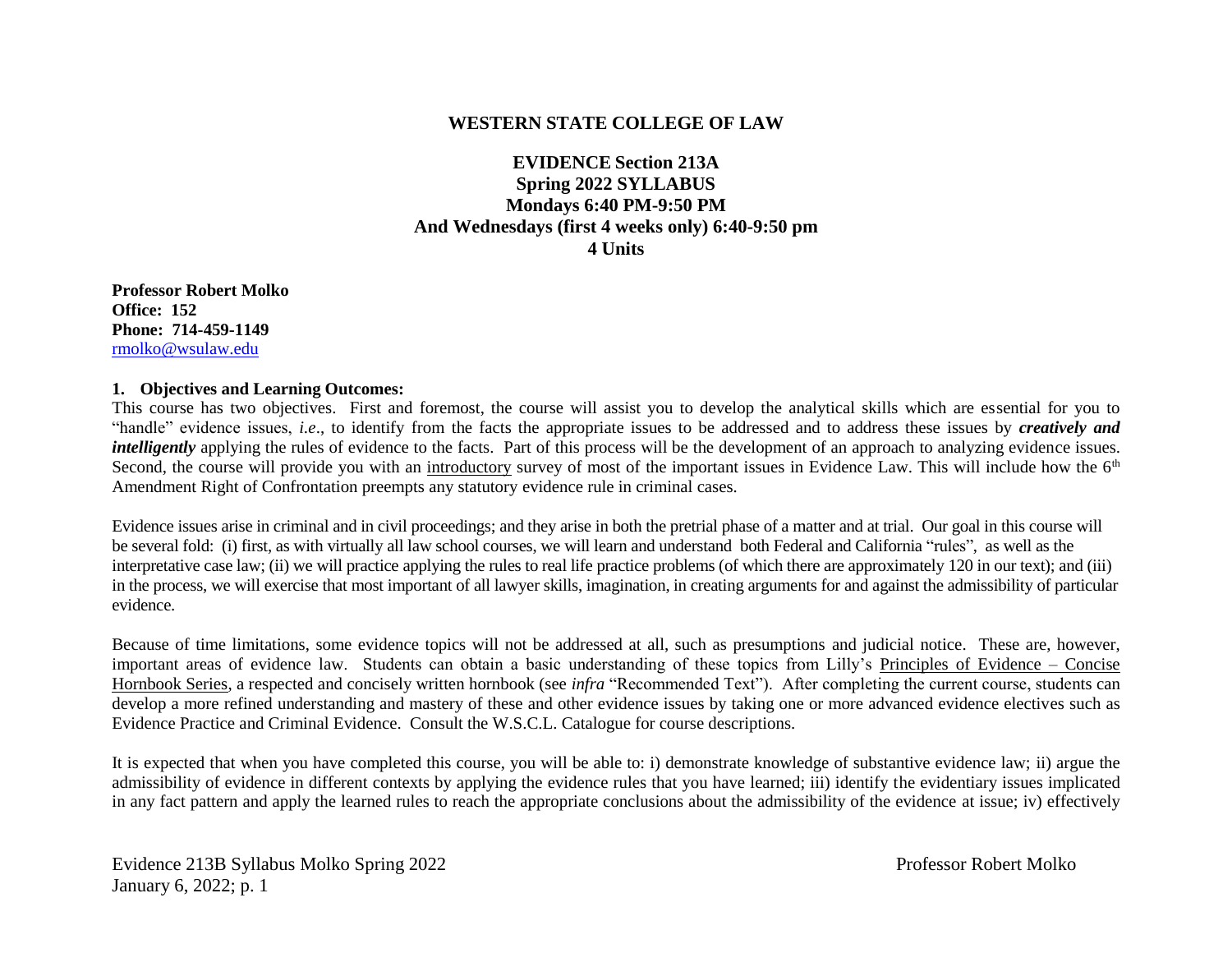communicate the issues involved, the legal argument and the proper analysis both verbally and in writing; v) identify the legislative history and social policy behind each of the evidence rules.

#### **2. Required Texts:**

Evidence, A Context and Practice Casebook, Pavel Wonsowicz, Carolina Academic Press, Second Edition 2017

**2020-2021** Federal & California Evidence Rules, Leach & Uhrig, Wolters Kluwer Publisher Printed on Facing Pages for Comparative Study

**3.** *The Staircase* **movie**: The Wonsowicz casebook uses a documentary movie – *The Staircase* – as illustrative of the role of the rules of evidence we will be studying. I have assigned 29 clips from the movie as **mandatory** "watching." You should be able to watch the clips STAIRCASE on your personal computer or on a computer in the library. If you do not watch the clips before class, a portion of our class discussion will not mean very much. You can access these clips by using the provided URL in the syllabus attachment. **Clips 1-7 are required viewing for the first class**. The list of clips will be posted on the webcourse and at the end of this syllabus.

#### **4. Optional books:**

Principles of Evidence – Concise Hornbook Series, Graham C. Lilly; Eighth edition, West Publishing Co., 2019

Evidence-A Concise Comparison of the Federal Rules with the California Code, Miguel Mendez, West Publishing Co., 2016 Edition This text is harder to use than the required Leach & Uhrig text but its explanation of the differences between the Federal and California rules is more complete.

A Student's Guide to Hearsay, Fishman, LexisNexis, 5th Edition 2019

Emmanuel series for Multiple Choice questions and Answers 7<sup>th</sup> Edition Wolters Kluwer Publisher

Emmanuel series Strategies and tactics for the FINZ Multistate Method 5<sup>th</sup> edition Wolters Kluwer Publisher

## 5. **"In-Class" Methodology:**

The *Federal Rules of Evidence (FREs*) and the **California Evidence Code** are the centerpieces of the course. Evidence law was, at one time, universally derived from case law (common law). Today, many jurisdictions, including California and the federal courts, have codified their respective laws of evidence. 42 states have adopted the FREs as their model; California has not. However, in all jurisdictions, case law interpretation of the evidence codes still shapes and refines the rules of evidence. Therefore, the "case method", with which you are already familiar, will be used extensively in-class to develop your ability to apply the codes in different factual situations, including but not limited to the problems in the Wonsowicz casebook. Brief all the assigned reading cases and resolve each of the assigned problems in that book. Bring **both** the Wonsowicz case book **and** the Leach & Uhrig rules book to **each** class session.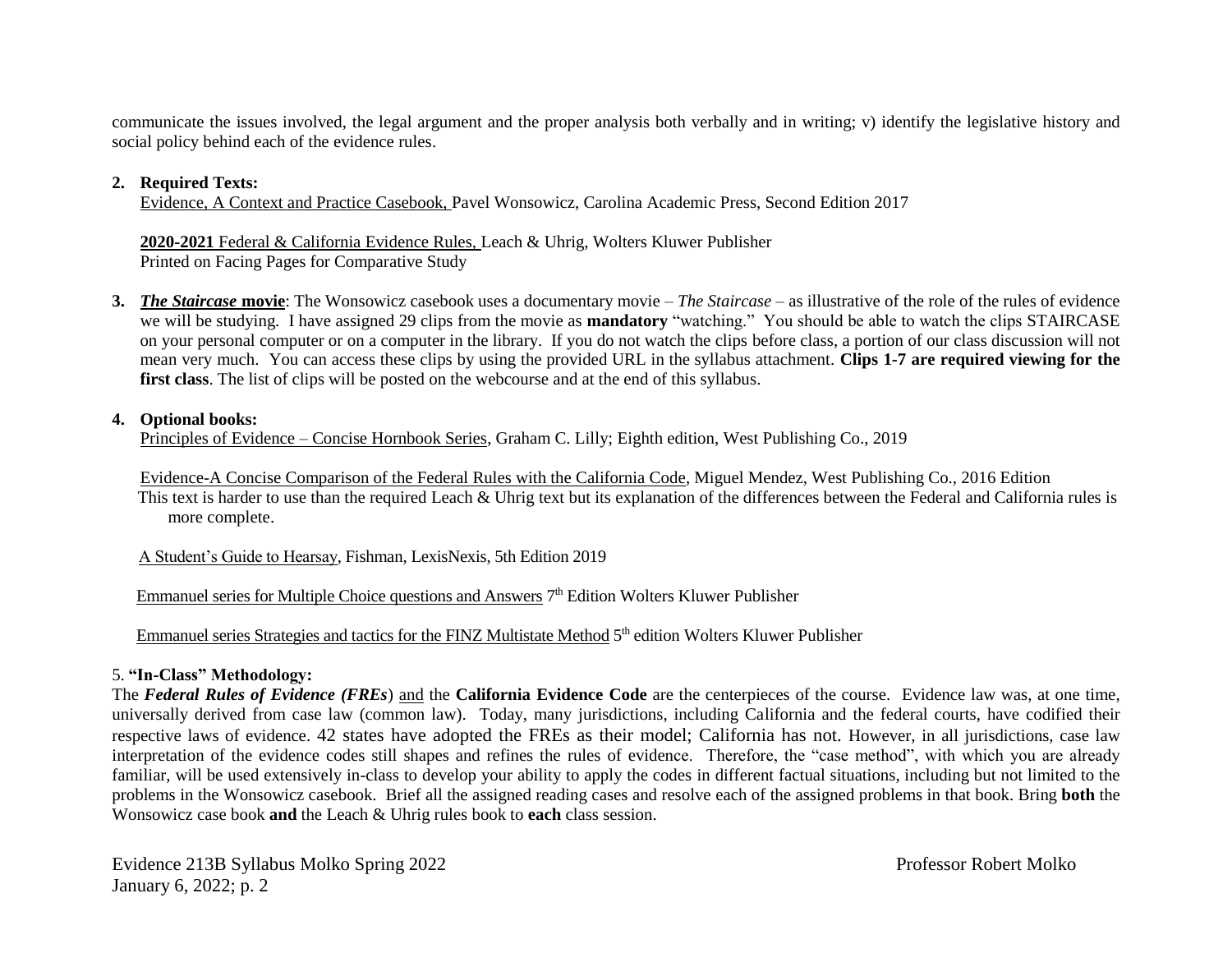*California Evidence law is a bar-tested subject*. This means that when you take the California Bar exam (and the exams in this class) you will be tested on the FREs and the California Evidence Code. There are some major differences between the FREs and the California Evidence Code, as well as major differences in California between admissibility of evidence in criminal cases as compared to civil cases. You will notice that the Wonsowicz casebook only addresses the FREs and does not address the California Evidence Code. Therefore, when the assigned casebook material refers to any rule of evidence, you **MUST** find and read:

**A)** The corresponding comparative facing pages (**both** the FRE **and** the Ca. Evidence Code section) in part I of the Leach & Uhrig book

**B)** The text of the corresponding FRE and related legislative history material in part II of the Leach & Uhrig book

#### **and**

**C)** The text and related legislative and law review commission comments of the corresponding California Evidence Code section in part III of the Leach & Uhrig book.

As with any statutory material, legislative history is an essential resource for statutory interpretation. Be prepared to address in class **how a particular California Evidence Code section differs from its FRE counterpart**. You will find the Leach & Uhrig book's comparison of California and Federal evidence code provisions especially useful in this regard.

When an assignment includes a case from another jurisdiction that has not adopted the Federal Rules of Evidence, please prepare to address in class how you think the case would be decided under the Federal Rules and the California Evidence Code. The required reading from the casebook for each class is relatively modest, but the comparison and supplemental reading is an integral part of each class. When a class ends in the middle of a syllabus assignment, prepare for the next class by reviewing that assignment as well as any new material assigned for that next class.

The class assignments include **all the problems** in the assigned pages of the Wonsowicz casebook. Be prepared to discuss these Hypotheticals in class under both the Federal and California rules. There are approximately 120 practice problems in the text. In order to be prepared for class you should have prepared your answers to those practice problems **before class.**

We will be using the **Turning Technology Polling system** in class. **IF** the class is held strictly online (depending on the health crisis status) you will need to purchase an **APP** for your cellphone from Turningtechnologies. You can download this APP from <https://www.turningtechnologies.com/turningpoint-app> . **IF** the class is held strictly online, the **APP** will be mandatory because the Clicker will not work with an online class. **IF** the class is held in person, you may lease a Turning Technologies **Clicker** as an alternative to the APP. The clicker is the QT by Turning Technology. It will be available for leasing at the bookstore or directly from the company. You may also buy one from my previous students in Evidence. You will need to register the clicker for the class at turningtechnologies.com. A Clicker **OR** the APP is a **mandatory** requirement for this course. We will use it in every class session.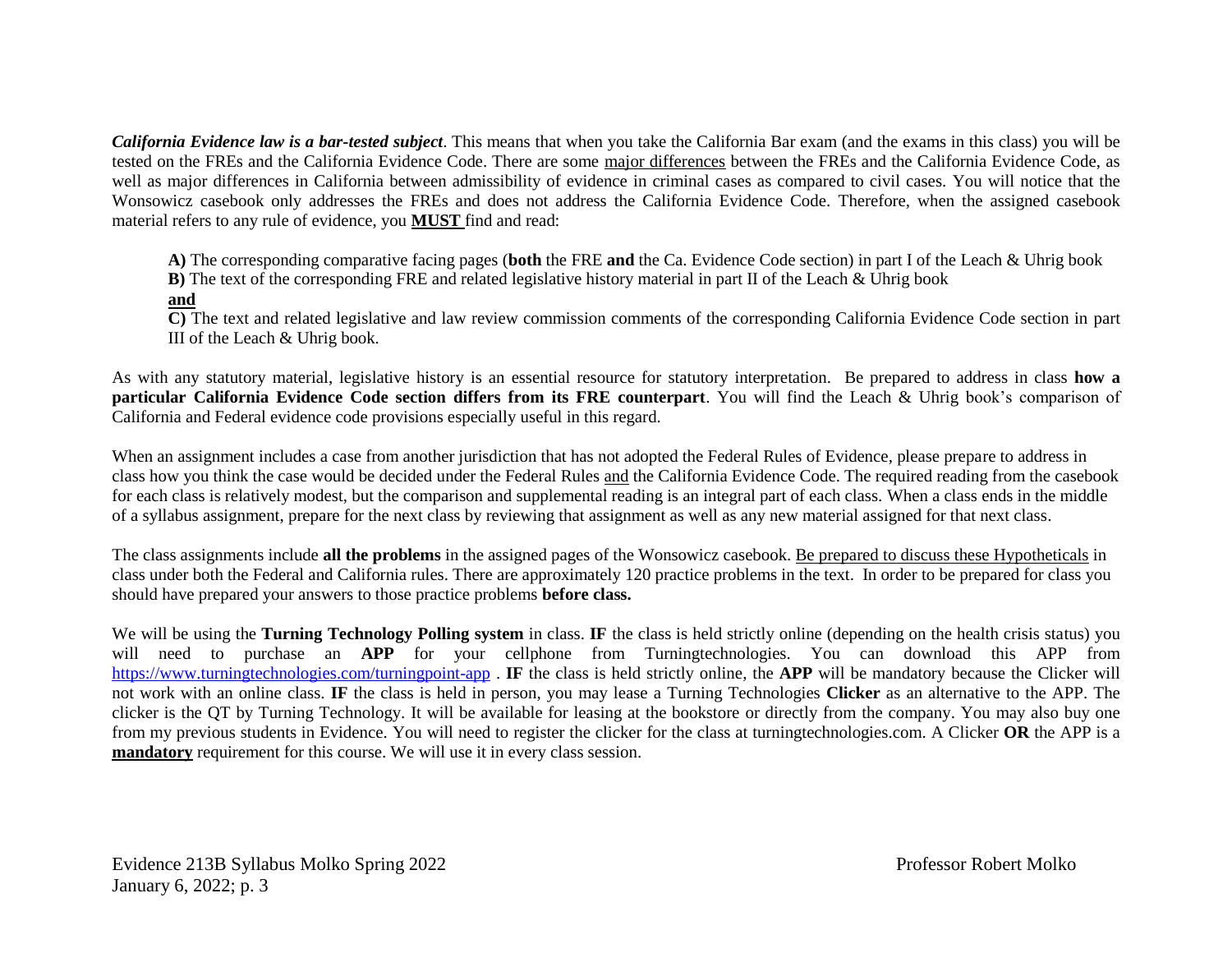#### **6. Preparation for Class and Classroom Participation:**

Legal education is a co-operative venture that requires your active engagement in class discussion. Class Participation is also a component of the grade in this course. Students are encouraged to ask questions. All views are welcome. A common maxim in law is that "reasonable minds may differ". You are expected to respect others who disagree with you. The quality of your answers and comments is more important than the quantity.

**Class participation** is a **mandatory** part of this course. A student whom I deem unprepared will be treated as absent for that day. You will be expected to stay sufficiently ahead of the class in your preparation to ensure your readiness to participate for each class. Neither the assertion that you did not anticipate the class getting so far, nor that you read the assignment too long ago to remember it, will excuse a failure to be prepared for class. **15**% of your semester grade will be based on your **preparation** for class, your **attendance**, your class **participation** and any required **assignments (including CALIs)** that must be timely completed or turned in.

**Vocabulary is important.** Effective lawyers talk and write like lawyers. Use of the correct word(s) and complete, coherent sentences is not a sinister requirement of overly picayune law professors. It is essential to the effective study and practice of law. You may find a word or expression in your reading for which you just don't know the meaning. Rather than meandering "in a fog", try to find or ask about the meaning.

I will **randomly** call on students in class to describe cases or rules and to answer questions. **There will be no such thing as a "free pass" day as there is normally no such thing in practice. An "I don't know" answer will be unacceptable the entire semester.** Please note, **however, that there is a significant difference between being unprepared and being unable to answer a particular question.** No one knows the answer to every law-related question. You will **not** be downgraded or ridiculed for venturing an incorrect answer. You should, however, be sufficiently familiar with the cases, notes, questions and problems to discuss them when called upon to do so. As you probably observed during other semesters, classroom participation has several benefits. First, if well done, it helps the entire class. Second, it enables you to test your knowledge and understanding. The more you test that the better you will understand the material. Finally, clear oral communication is one of the essentials of a high-quality legal work life. Among other reasons for you to be prepared is that it is fairly inconsiderate of the time and efforts of your fellow students and your professor to come to class unprepared.

**Preparation** is a component of the grade in this course. Students are expected to have carefully read and briefed all cases (including dissenting/concurring opinions) and to have read and analyzed each of the casebook problems scheduled for discussion in class. You are expected to spend **at least 8 hours a week** (i.e., 2 hours for each unit) in your preparation for this course. The preparation will be even more demanding at the beginning of the semester because **we will have class twice a week for the first 4 weeks of the semester.** Each student should be prepared to be called upon in class to summarize the **pertinent facts**, issues, law and court findings and rulings of a case and/or discuss the resolution of any of the assigned casebook problems. The quality of the recitation is more important than the quantity. A concise summary of the **pertinent facts** is far better than a recitation of all the facts (many of those are not relevant to the evidentiary issues presented) in the case. In order to discuss a case intelligently in the limited time available in class, students should prepare a brief to assist them in recitation and discussion and have it readily available if called upon in class. In other words, students should not be fumbling through their textbooks or computer screens to find their "brief". Book briefing is a poor idea and is discouraged; it is not an effective and acceptable sole method of briefing; it also often causes delays in the presentation of cases in class. Be prepared to also discuss the problems, notes and comments from the casebook.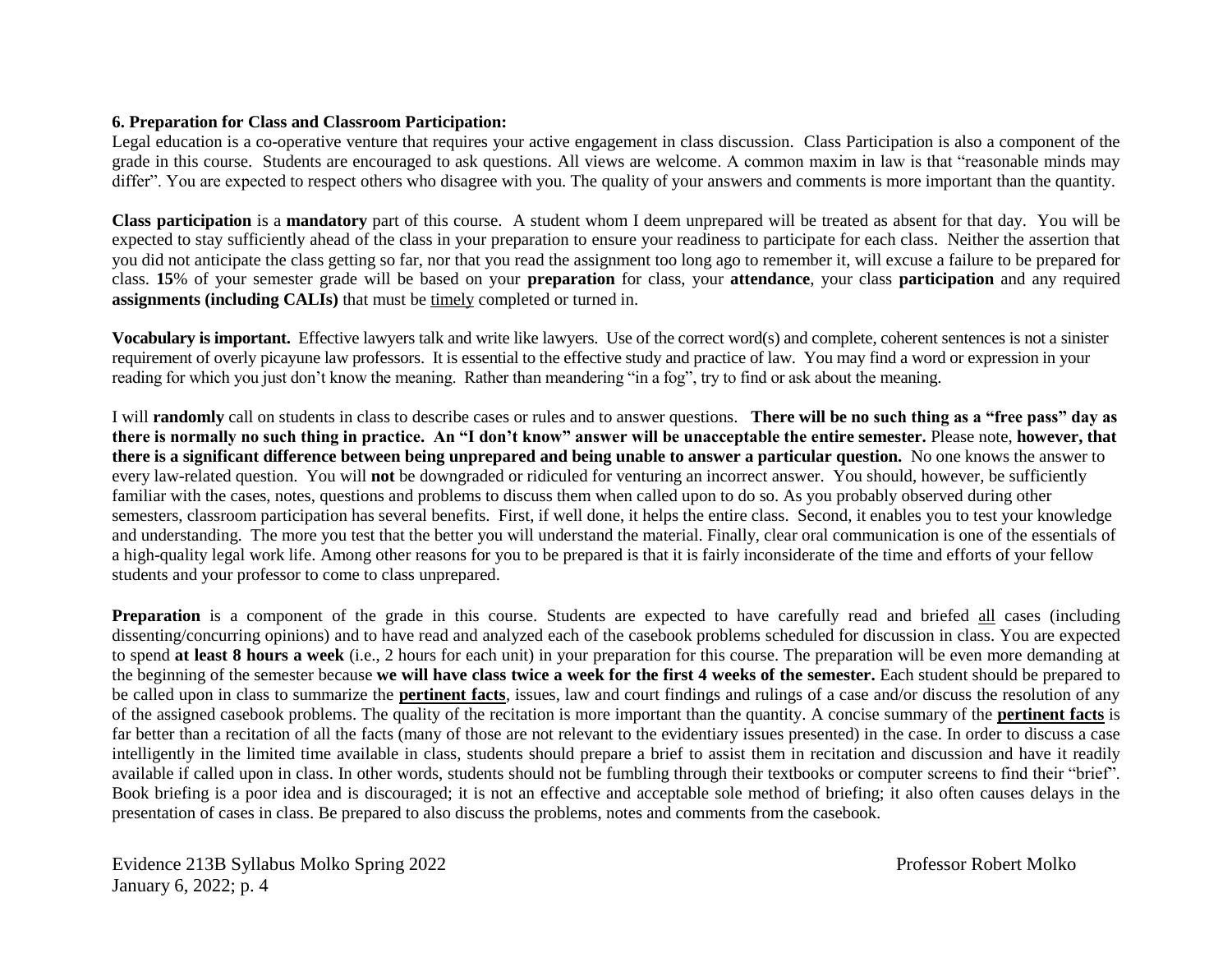**CALI** exercises are designed to supplement and test your understanding of a subject that has been covered in the Casebook and/or class. They are also good tools to practice answering multiple choice questions. You will first need to register for this class on the CALI website at cali.org. In order to access the proper CALI exercise and get credit for completing it, you **MUST** use the URL link provided on the webcourse for each particular assignment **[https://www.cali.org/courses/8642.](https://www.cali.org/courses/8642)** . If you do not use this URL link, you will not get credit for the assignment. You must complete each exercise by the date indicated on the syllabus. They are due by the class immediately AFTER the particular syllabus section discussion is completed in class. Other exercises may be assigned during the semester.

#### 7. **Exams and Grading**

There will be a "closed-book" midterm exam in Essay format (and perhaps Multiple Choice also) which will count as 15% of your final grade. There will also be a four-hour "closed-book" final examination which will count as 70% of your final grade. The final exam will consist of an essay component (and perhaps a multiple-choice component). **The final examination may test you on any material assigned in the Wonsowicz casebook, as well as any material covered in class and in the assigned CALI (computer-aided) exercises***.* The remaining 15% of your semester grade will be based on your preparation for class, your attendance, your class participation and timely completion of all required assignments (including CALIs). As the semester progresses, I may indicate in class and/or the webcourse any additional required assignments. It is your responsibility to be aware of any such assignments and their due dates. You should check the webcourse site regularly for any changes in the syllabus and/or any assignments.

After the first weeks of class, some past essay examinations will be placed on the webcourse site; you can use those as practice exams. As the semester progresses, if you would like feedback on your answers to some of these exam questions, please make an appointment (reserve time in the LexisNexis webcourse schedule). You must email me your practice exam question and answer at least 2 days before your consultation so that I can review them beforehand.

**Writing is important.** Even though many evidence issues are initially decided "on the run" in the midst, for example, of testimony by a witness, most lawyers write more than they talk. Practice good writing as much as you can. Write in short complete sentences and short paragraphs using proper grammar, spelling, punctuation, capitalization and syntax. Every single written opinion in our text and every single formal rule of evidence is the product of someone's attempt to do some very careful, lawyerly writing.

#### **8**. **Attendance & Decorum:**

Successful completion of this course is dependent upon satisfaction of the W.S.C.L. Attendance Policy, which is reprinted in the Student Handbook. IF YOU MISS MORE THAN **FOUR (4)** CLASSES, YOU WILL RECEIVE A GRADE OF "0" AND WILL NOT BE PERMITTED TO ATTEND SUBSEQUENT CLASSES. Students leaving and returning to their seats, while class is in session, disrupt the concentration of students and, therefore, the learning environment. Please refrain from walking in and out of your online zoom position during the class unless it is absolutely necessary. C*ell phones must be turned off* during class *and you must not access the internet* during class unless specifically requested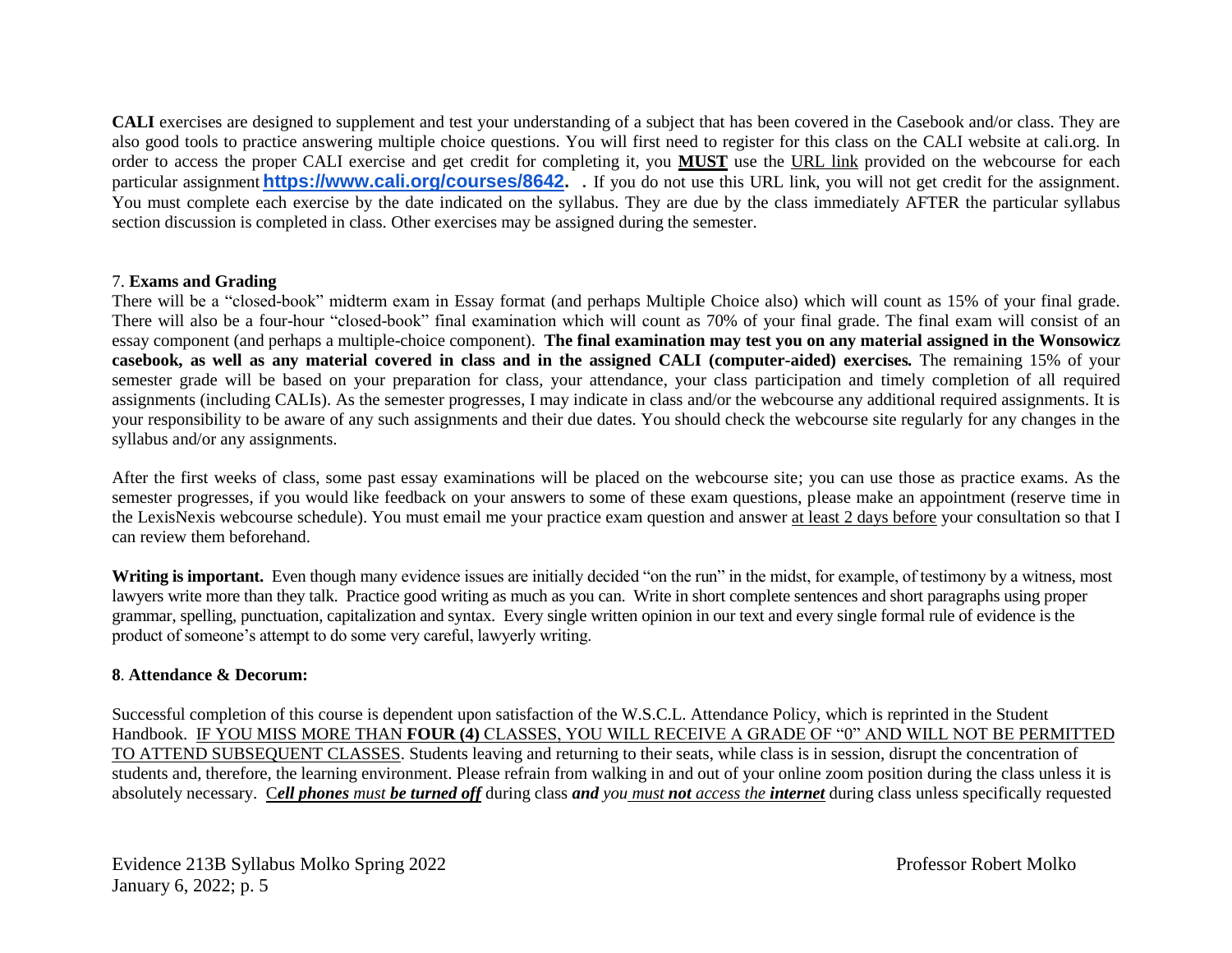to by me. No Texting/Tweeting or equivalent is allowed. You will be asked to leave the classroom for any violation of these rules, and you will be deemed absent for that day also.

You may use your computer but it should be open to course related materials and not to your email, eBay etc. However, the use of computers in the classroom should not interfere with your ability to pay attention (**actively listening** v. just hearing the words spoken) to what is going on. I have observed that students who are too intent on recording every word spoken often will have little understanding of what those words mean.

#### **9. Requirements for Students in online Zoom Sessions:**

Find a dedicated quiet space to attend Zoom sessions, to minimize the chances that you will be disrupted during the session. **Arrive to class at least 10 minutes early** and **dressed as you would to attend an in-person class**. Come prepared, as you would for an in-person class. **Turn your camera on.** Mute your microphone when you are not speaking. Unmute to speak or to ask or answer questions. If desired, you can use the background settings in Zoom to create an artificial background that blocks the view of your space while still allowing you to be seen on camera. Do not multitask – stay focused on the class discussion – do not wander in and out of the Zoom session. If you have to miss a Zoom session, or arrive late or leave early, notify the instructor in advance, as you would for an in-person class.

Participation in Zoom classes is no less extensive or required than an in-class session. Zoom classes are not YouTube or Netflix. You should be actively engaged in answering questions, taking notes, writing down questions you wish to ask later during class or during office hours, etc. This will not only help you stay engaged and participating in class, it will also help your learning in the online format.

If you are using your computer to take notes and/or using an e-casebook, remember that you will not necessarily be able to use those apps and watch the Zoom session. Figure out how you will resolve that technological problem before your first-class session and consider modifications to your normal note taking style or a two-screen set-up.

If you have connectivity issues, whether it be long-term or short-term, that impact your ability to participate (e.g., if you are limited to dial-in without video), notify your instructor so other accommodations can be explored.

You should be in your seat at the commencement of class. It is fairly inconsiderate (not to mention unprofessional) to walk in late. We will have a break midway during each class. Similarly, you should not leave until the end of class. If you have an emergency that causes you to have to leave during the class, please do so unobtrusively. If you have a disability which prevents you from remaining in your seat during the class, please contact the Dean of Students.

Zoom has a number of tools available to you as a student: yes/no symbols, raise hand and thumb icons, share screen (with permission of the instructor), chat windows, etc. Please familiarize yourself with those tools before class so that you can use them as requested by the professor. Your instructor will inform you about the ways in which you should use these tools in that particular class.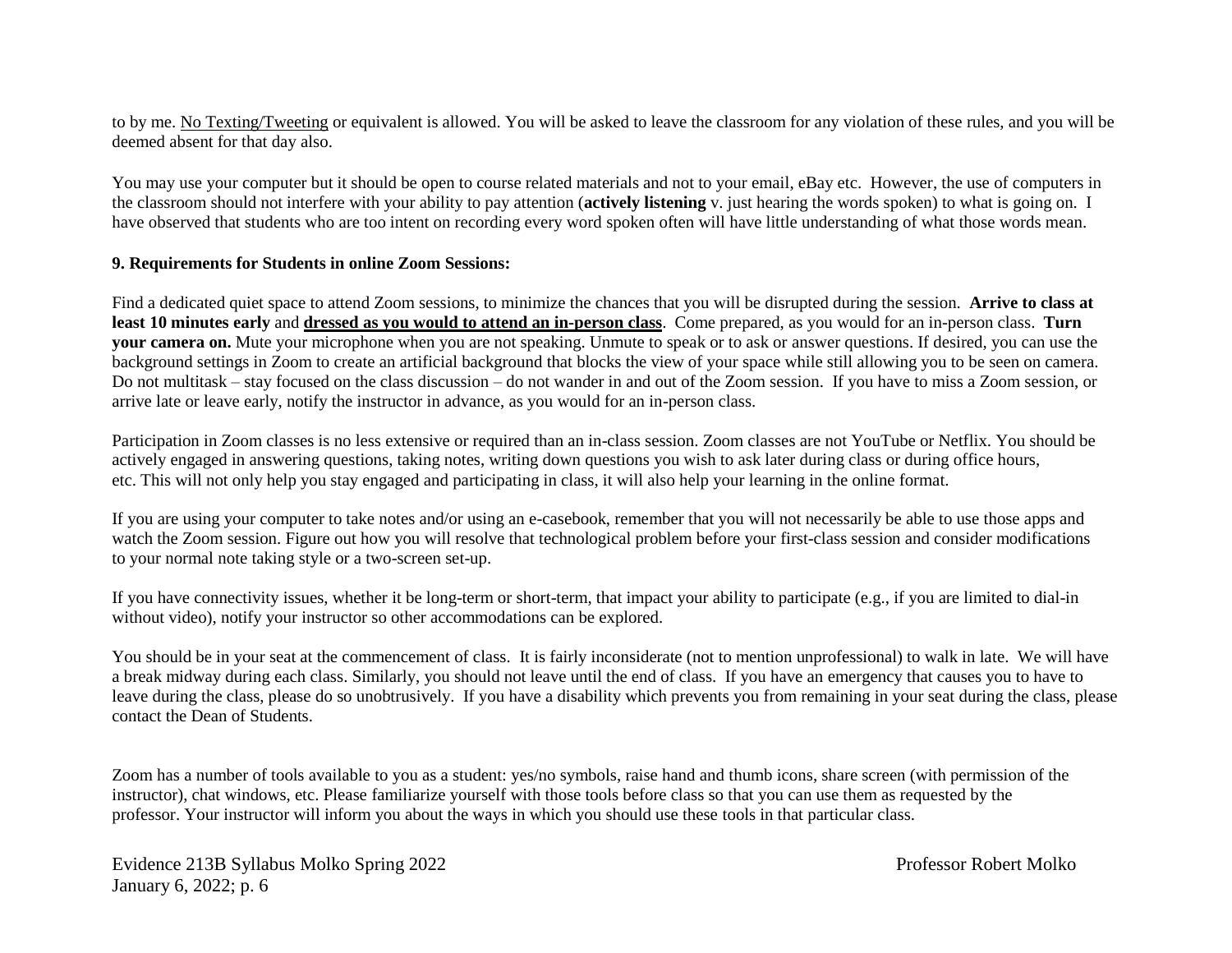Do NOT share or post any part of the Zoom session on any other media including social media such as Facebook, YouTube, etc...

#### **10. Office Hours: Mondays 4:30-6:00 pm and Wednesdays (first four weeks only) 4:30-6:00 pm.**

A word from the experience of the past: many students who should have seen me during office hours did not. If you feel lost or confused, you should do everything you can to get yourself to where you understand the material. That includes getting help from me during office hours. Please make appointments (at least one day in advance) through the Schedule tab located on the Evidence Spring 2021 LexisNexis webcourse. My office hours will be contained in the Schedule. As a courtesy to other students, do not sign up for a "block" of consecutive appointments, or sign up for multiple consecutive weekly appointments all at once. If needed, I will always find time to meet with you. Please put your email address and your telephone number on the appointment list, so that I may contact you if I have to reschedule your appointment. If you are running late for an appointment or if you cannot keep a scheduled appointment, please email me.

## **11. Webcourse:**

#### **LexisNexis Web course: Spring 2022 Evidence**

You MUST also register on the webcourse for this class. The webcourse will provide me with a method to communicate with you by posting assignments, syllabus modifications, announcements, PowerPoints, etc.… and by mass emailing you, if necessary. I will also use the Discussion Forum on the webcourse to share my answers to students' relevant questions. This webcourse will also provide you with the URL link that you MUST use for each assigned CALI exercise. There are computers in the library if you need to use one**.**

## **12. Disability Services Statement:**

Western State College of Law provides accommodations to qualified students with disabilities. The **Disabilities** Services Office assists qualified students with disabilities in acquiring reasonable and appropriate accommodations and in supporting equal access to services, programs, and activities at Western State College of Law.

To seek reasonable accommodations, a student must contact Senior Assistant Dean Donna Espinoza, Student Services Director and Disabilities Services Coordinator, whose office is in the Students Services Suite 119. Dean Espinoza's phone number and email address are: (714) 459-1117; [despinoza@wsulaw.edu.](mailto:despinoza@wsulaw.edu) When seeking accommodations, a student should notify Dean Espinoza of her or his specific limitations and, if known, her or his specific requested accommodations. Students who seek accommodations will be asked to supply medical documentation of the need for accommodation. Classroom accommodations are not retroactive, but are effective only upon the student sharing approved accommodations with the instructor or professor. Therefore, students are encouraged to request accommodations as early as feasible with Dean Espinoza to allow for time to gather necessary documentation. If you have a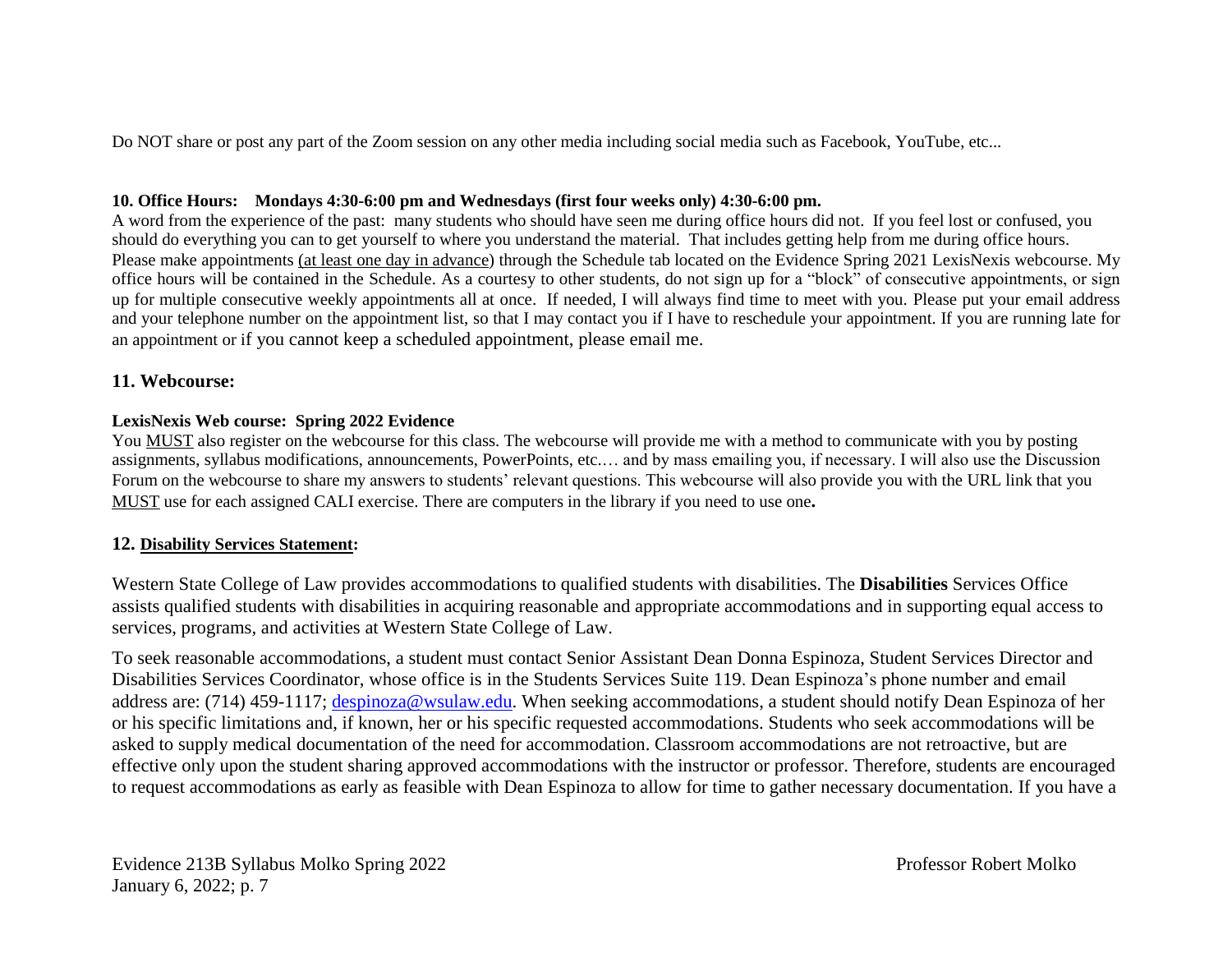concern or complaint in this regard, please notify Dean Espinoza; or please notify Dean Allen Easley at **aeasley@wsulaw.edu** or (714) 459-1168. Complaints will be handled in accordance with the College of Law's "Policy against Discrimination and Harassment."

| Week<br>3-hour<br>classes                       | <b>Subject</b>                                                                                                                                                                                                                                                                                                                                      | Reading<br><b>Assignment</b><br>Wonsowicz<br>casebook | <b>CALI</b><br>[MUST Use URL]<br>$\boldsymbol{\alpha}$<br><b>Other Assignments</b>               | <b>Federal Rules of Evidence</b><br>and<br>California Evidence Code<br><b>Additional Reading Assignment</b>                                                                                                                                                      |
|-------------------------------------------------|-----------------------------------------------------------------------------------------------------------------------------------------------------------------------------------------------------------------------------------------------------------------------------------------------------------------------------------------------------|-------------------------------------------------------|--------------------------------------------------------------------------------------------------|------------------------------------------------------------------------------------------------------------------------------------------------------------------------------------------------------------------------------------------------------------------|
| Jan 19 $\&$<br>24<br>4 hours<br>2 hours         | Introduction to Evidence<br>$\bullet$<br>Read for background*<br>• Competency of Witnesses<br>Burden of Proof<br>$\bullet$<br>Introduction to Relevance.<br>$\bullet$<br>Discretion to Exclude<br>$\circ$<br>Limiting Instruction<br>$\circ$<br>Relevance:<br>• Character Evidence<br>· Habit                                                       | $3 - 42*$<br>$46 - 66$<br>68-87<br>119-158            | <b>STAIRCASE Clips 1-7</b>                                                                       | * May be tested on the exams<br>FRE 401, 402, 601, 602, 603, 606(b)<br>Ca. Ev. 210, 350, 351, 500-522, 700-701, 702, 710, 795,<br>1150<br>FRE 403, Ca, Ev. 352<br>FRE 105, Ca. Ev. 355<br>FRE 404,405, Ca. Ev. 1100-1101,<br>FRE 406, E.C. 1105                  |
| <b>Jan 26</b><br>& Jan 31<br>4 hours<br>2 hours | Relevance (Ct'd):<br>• Character Evidence<br>Propensity Ban<br>O<br>Exceptions to ban<br>$\circ$<br><b>Specialized Relevance Rules:</b><br><b>Subsequent Remedies</b><br>$\bullet$<br>Offers to Compromise<br>$\bullet$<br>Payment of Medical expenses<br>$\bullet$<br>Pleas and pleas discussions<br>$\bullet$<br>Liability Insurance<br>$\bullet$ | 159-184<br>88-117                                     | <b>STAIRCASE</b> Clips 8-10<br>$\rightarrow$ CALI "Character<br>Evidence Under Federal<br>Rules" | FRE 412-413, 414, 415<br>Ca. Ev. 1102, 1103, 1106, 1108, 1109<br><b>Prop 8</b> (Ca. Const. Art. I sec. 28(f)(2) [Leach p. III-171]<br><b>P</b> v. Ewoldt (1994) 7 Cal.4 <sup>th</sup> 380<br>FRE 407, 408, 409, 410, 411<br>Ca. Ev. 1151, 1152, 1153, 1154, 1155 |

| 13. | <b>EVIDENCE 213A Spring 2022 Syllabus</b> |  |  |  |
|-----|-------------------------------------------|--|--|--|
|-----|-------------------------------------------|--|--|--|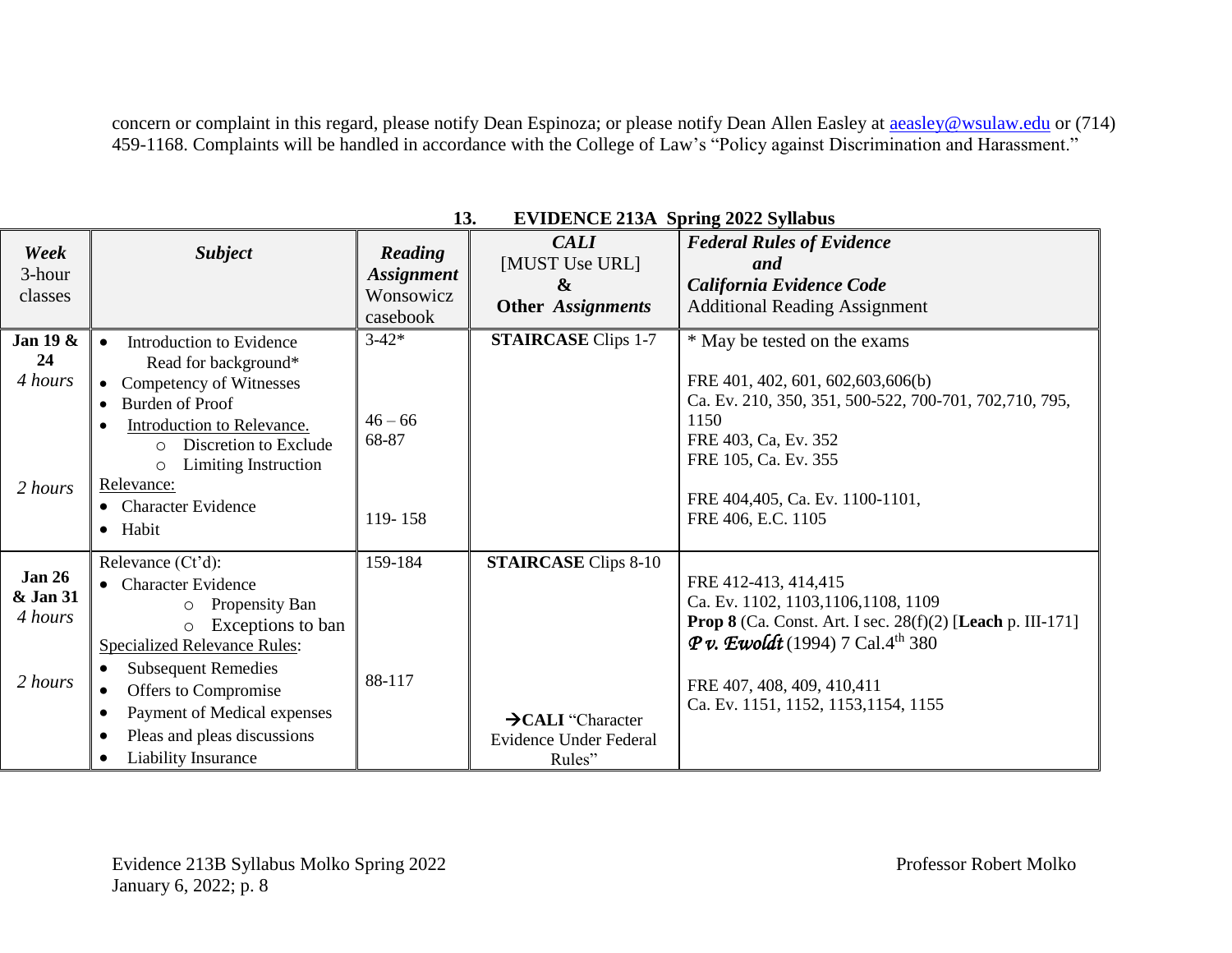| Feb 2 & 7<br>6 hours                                   | Impeachment of a Witness<br>Rape Shield Laws<br>$\bullet$                                                                                                                                                                                                                 | 185-229                                  | <b>STAIRCASE Clips 11-14</b><br>$\rightarrow$ CALI "Impeachment"<br>and Rehabilitation of<br>Witnesses"                                                                              | FRE 607,608,609, 611,613, 615, 705<br>Ca. Ev. 769, 770, 780, 785, 786-787, 788, 721<br>FRE 412, Ca. Ev. 1103                                                                                                                                                                        |
|--------------------------------------------------------|---------------------------------------------------------------------------------------------------------------------------------------------------------------------------------------------------------------------------------------------------------------------------|------------------------------------------|--------------------------------------------------------------------------------------------------------------------------------------------------------------------------------------|-------------------------------------------------------------------------------------------------------------------------------------------------------------------------------------------------------------------------------------------------------------------------------------|
| Feb 9<br>$\boldsymbol{\&}$<br>2 hours<br><b>Feb 14</b> | • Authentication<br>• Writings: Best Evidence Rule<br>• Personal Knowledge $&$ Opinions                                                                                                                                                                                   | 423-440                                  | <b>STAIRCASE Clip 23</b>                                                                                                                                                             | FRE1001-1008; Ca. Ev. 1520-1523, 1550-1551<br>FRE 901-903; Ca. Ev. 1400-1421, 1450-1454, 1552-1553,<br>1530-1532<br>No class on Monday February 15                                                                                                                                  |
| 4hours                                                 | Lay opinions<br>$\bullet$<br><b>Experts</b><br>$\bullet$<br>Proper Methodology<br>$\bullet$                                                                                                                                                                               | 441-445                                  | <b>STAIRCASE Clips 24-27</b><br>$\rightarrow$ CALI                                                                                                                                   | FRE 701-706<br>Ca. Ev. 800-805, 720, 721, 722<br><b>P. v.</b> Leahy (1994) 8 Cal. 4 <sup>th</sup> 587                                                                                                                                                                               |
|                                                        | Daubert test v. Kelly-Frye test                                                                                                                                                                                                                                           | 445-483                                  | "Expert and Opinion<br>Evidence"                                                                                                                                                     | Roberti v. Andy's Termite (2003) 113 Cal. App. 4th 893                                                                                                                                                                                                                              |
| Feb 22                                                 | • Midterm                                                                                                                                                                                                                                                                 |                                          |                                                                                                                                                                                      |                                                                                                                                                                                                                                                                                     |
| <b>Feb 28</b><br>& March<br>6 hours                    | The Hearsay Rule<br>Questions $1-23$<br>Forfeiture by wrongdoing<br>Preliminary Questions of<br>Fact<br><b>Dying Declarations</b>                                                                                                                                         | 231-251<br>251-253<br>346-348<br>334-339 | <b>STAIRCASE Clips 15-17</b><br>>CALI "Hearsay from<br>Square One: The<br>Definition of Hearsay"<br>$\rightarrow$ Turn in Answers to<br>$Q1-23$ (p.251-253)<br>& Q1-75 $\rightarrow$ | <b>FRE 801</b><br>Ca. E.C. 1200<br>FRE 804(b)(6), Ca. E.C. 1350<br>FRE 104(a) and (b) Ca. E.C. 405,403<br>FRE 804(b)(2), Ca. E.C. 1242<br>Questions 1-75 will be posted on the webcourse                                                                                            |
| Mar 21 &<br>28<br>6 hours                              | <b>Excited Utterances</b><br>$\bullet$<br><b>Present Sense Impression</b><br>$\bullet$<br><b>6 A Right of Confrontation</b><br>(Crawford v. Washington)<br>6A: Davis v. Washington<br>$\bullet$<br>6A: Michigan v. Bryant<br>$\bullet$<br>6A: Ohio v. Clark<br>Admissions | 285-289<br>357-395<br>253-254<br>267-285 | <b>STAIRCASE Clips 18-22</b><br>$\rightarrow$ CALI "The Concept"<br>of Hearsay"<br>$\rightarrow$ CALI Confrontation<br>of Hearsay Declarants                                         | FRE 803 (2), Ca. E.C. 1240,<br>FRE 803 (1), Ca. E. C. 1241<br>$Pv. \mathcal{D}'$ Arcy (2010) 48 Cal. 4 <sup>th</sup> 257,265-269, 288-292<br>Giles v. California (2008) 554 U.S. 353<br>Ohio v. Clark (2015) 135 S. Ct. 2173<br>FRE $801(d)(2)$<br>Ca. E.C. 1220, 1221, 1222, 1223. |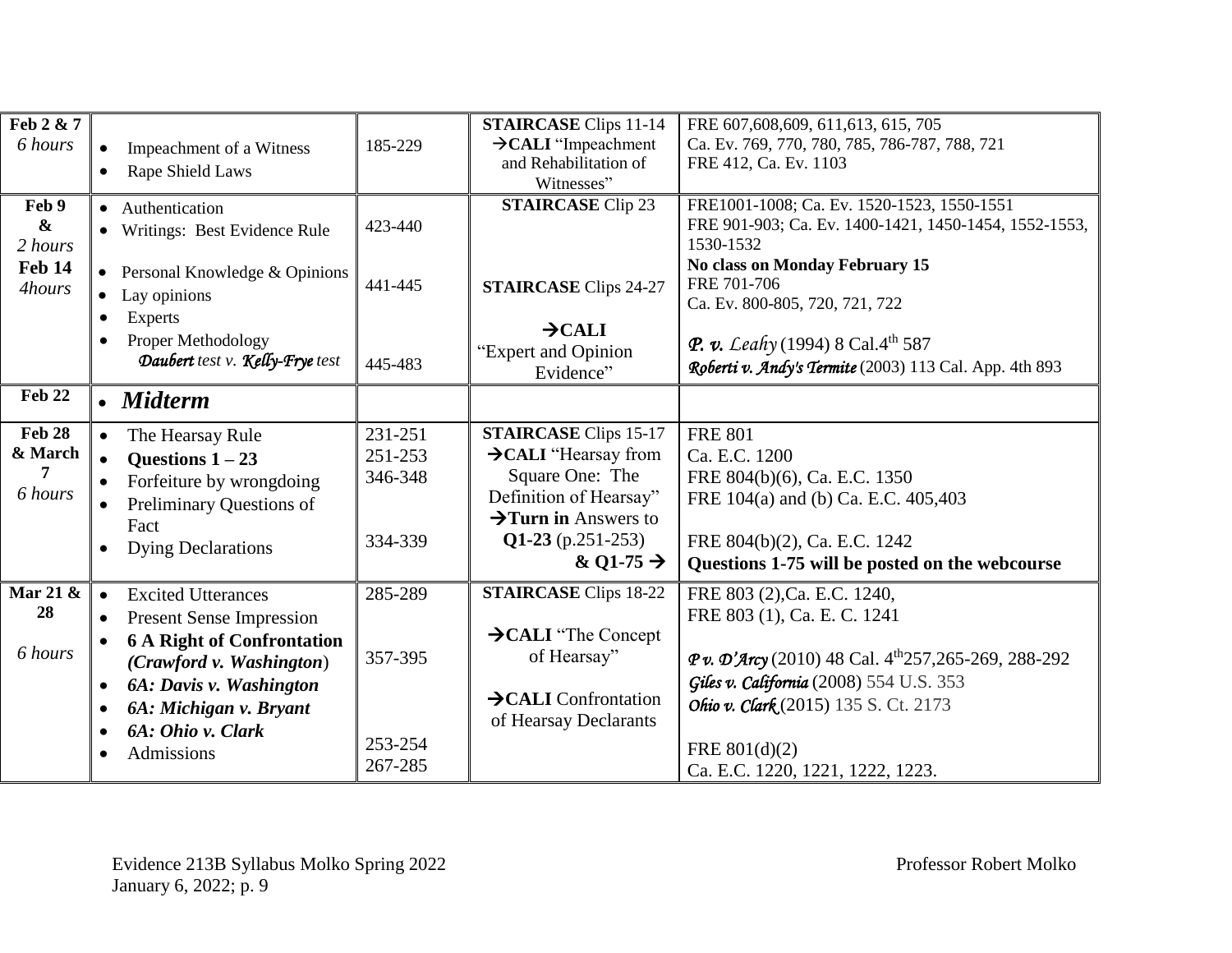| April 4                     | Admissions (continued)<br>$\bullet$                                                                                                                                                                                                                                                                                                                                                                                                        |                                                                                  |                                                             |                                                                                                                                                                                                                                                                                                                  |
|-----------------------------|--------------------------------------------------------------------------------------------------------------------------------------------------------------------------------------------------------------------------------------------------------------------------------------------------------------------------------------------------------------------------------------------------------------------------------------------|----------------------------------------------------------------------------------|-------------------------------------------------------------|------------------------------------------------------------------------------------------------------------------------------------------------------------------------------------------------------------------------------------------------------------------------------------------------------------------|
| 3 hours                     | <b>Former Testimony</b><br>$\bullet$<br><b>Declarations Against Interest</b><br>$\bullet$                                                                                                                                                                                                                                                                                                                                                  | 326-334<br>339-346                                                               |                                                             | FRE 804(b)(1), Ca. E.C. 1290-1293<br>FRE 804(b)(3), Ca. E.C. 1230                                                                                                                                                                                                                                                |
| April 11<br>& 18<br>6 hours | State of Mind/Physical state<br>$\bullet$<br>(Hillmon Doctrine)<br><b>Statement for Medical</b><br>$\bullet$<br>Diagnosis or Treatment<br>Prior Identification<br>$\bullet$<br>Past Recollection Recorded<br>$\bullet$<br><b>Business Records</b><br>$\bullet$                                                                                                                                                                             | 289-297<br>297-303<br>265-267<br>303-309<br>309-318                              | $\rightarrow$ CALI "The Hearsay<br>Rule and Its Exceptions" | FRE 803(3), Ca. E.C. 1250, 1251, 1252, 1260, 1261<br>FRE 803(4), Ca. E.C. 1253<br>FRE 801(d)(1)(C), Ca. E.C. 1238.<br>FRE 803(5), Ca. E.C. 1237.<br>FRE 803(6) - 803(7), Ca. E.C.1270-1280                                                                                                                       |
| April 25<br>3 hours         | Business Records (Ct'd)<br>$\bullet$<br><b>Public Records</b><br>$\bullet$<br>$6th$ A: Melendez-Diaz,<br>$\bullet$<br><b>Bullcoming v. New Mexico</b><br>Williams v. Illinois<br>Multiple hearsay levels<br>$\bullet$<br><b>Prior Convictions</b><br>$\bullet$<br><b>Prior Inconsistent Statement</b><br>$\bullet$<br><b>Prior Consistent Statement</b><br>$\bullet$<br><b>Residual Exception</b><br>$\bullet$<br>Due Process<br>$\bullet$ | 301-318<br>318-325<br>395-414<br>318<br>254-256<br>257-265<br>348-355<br>414-421 | Turn in Answers to<br>Questions $76 - 125 \rightarrow$      | FRE 803(8), 803(10)<br>Melendez-Diaz (2009) 557 U.S. 305<br>Williams v. Illinois (20120 132 S. Ct. 2221<br>FRE 805, Ca. E.C. 1201<br>FRE 803(22), EC 1300<br>FRE 801(d)(1)(A), Ca. E.C. 1235<br>FRE 801(d)(1)(B), Ca. E.C. 1236, 791<br>FRE 807. None in Ca.<br>Questions 76-125 will be posted on the webcourse |
| May 2<br>3 hours            | Privileges<br>Attorney-Client<br>$\bullet$<br>Psychotherapist-Patient<br>$\bullet$<br>Physician-Patient<br>$\bullet$<br>Marital<br>$\bullet$<br>$5th$ Amendment<br>$\bullet$<br>Other privileges<br>$\bullet$<br>Waiver of privilege<br>$\bullet$                                                                                                                                                                                          | 493-511<br>519-528<br>511-519<br>528-530                                         | <b>STAIRCASE</b> Clips 28-29                                | FRE 501, Ca. E.C. 911-919<br>Ca. E.C. 950-962.<br>Ca. E.C. 1010-1027.<br>Ca. E.C. 990-1007.<br>Ca. E.C. 970-973, 980-987.<br>5th Amendment, Ca. E.C. 930, 940<br>Ca. E.C. 1030-1034<br><b>FRE 502</b>                                                                                                            |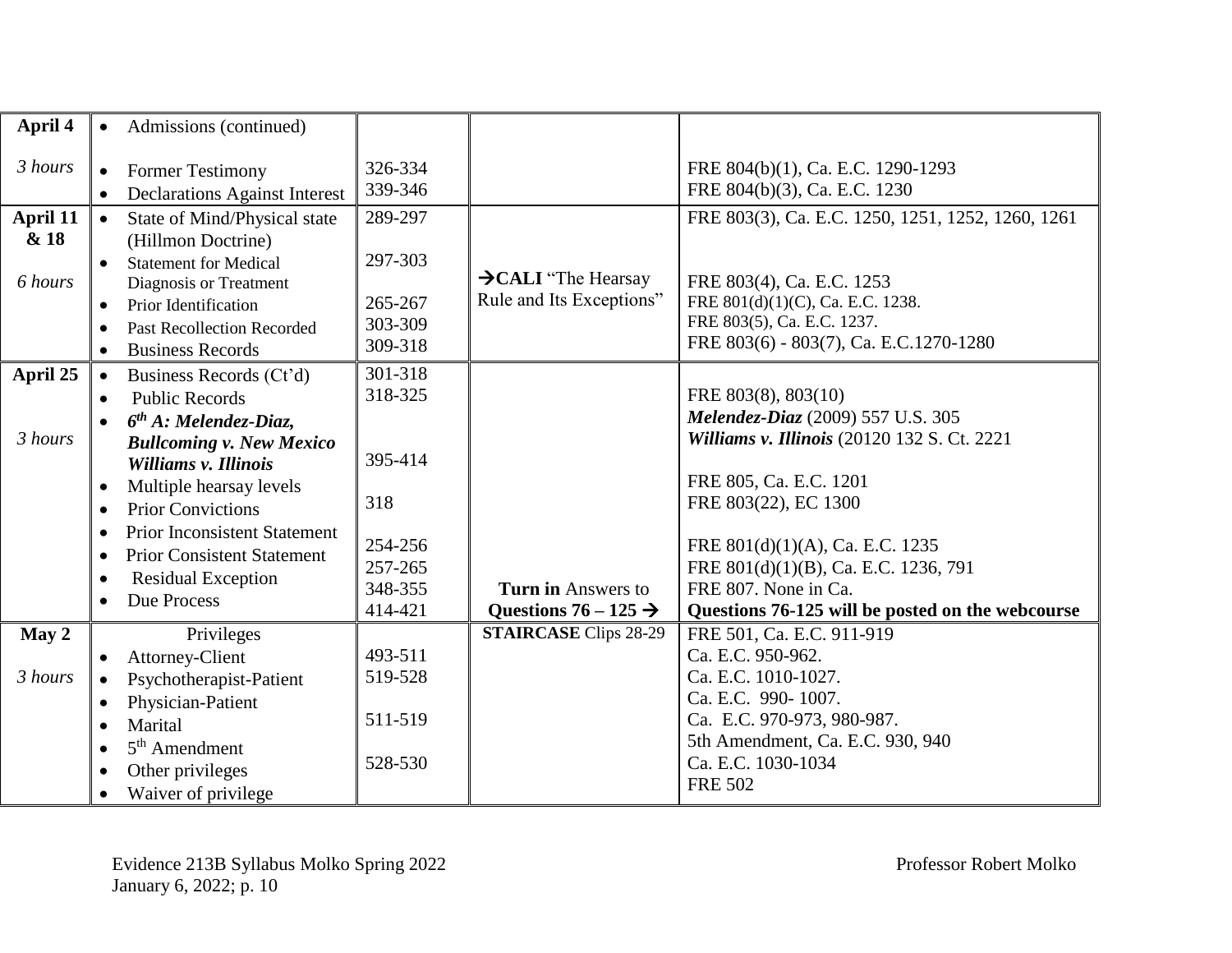| <b>TBD</b> | <b>Review Session</b> | <b>Suggested review Qs:</b> | <b>Suggested review Qs:</b>             |
|------------|-----------------------|-----------------------------|-----------------------------------------|
|            |                       | <b>CALI</b> FRE $801(d)$ &  | CALI                                    |
|            |                       | Multiple Hearsay            | Preliminary Fact finding under Rule 104 |



IT'S IN THE SYLLABUS

This message brought to you by every instructor that ever lived. WWW.PHDCOMICS.COM

Evidence 213B Syllabus Molko Spring 2022 Professor Robert Molko January 6, 2022; p. 11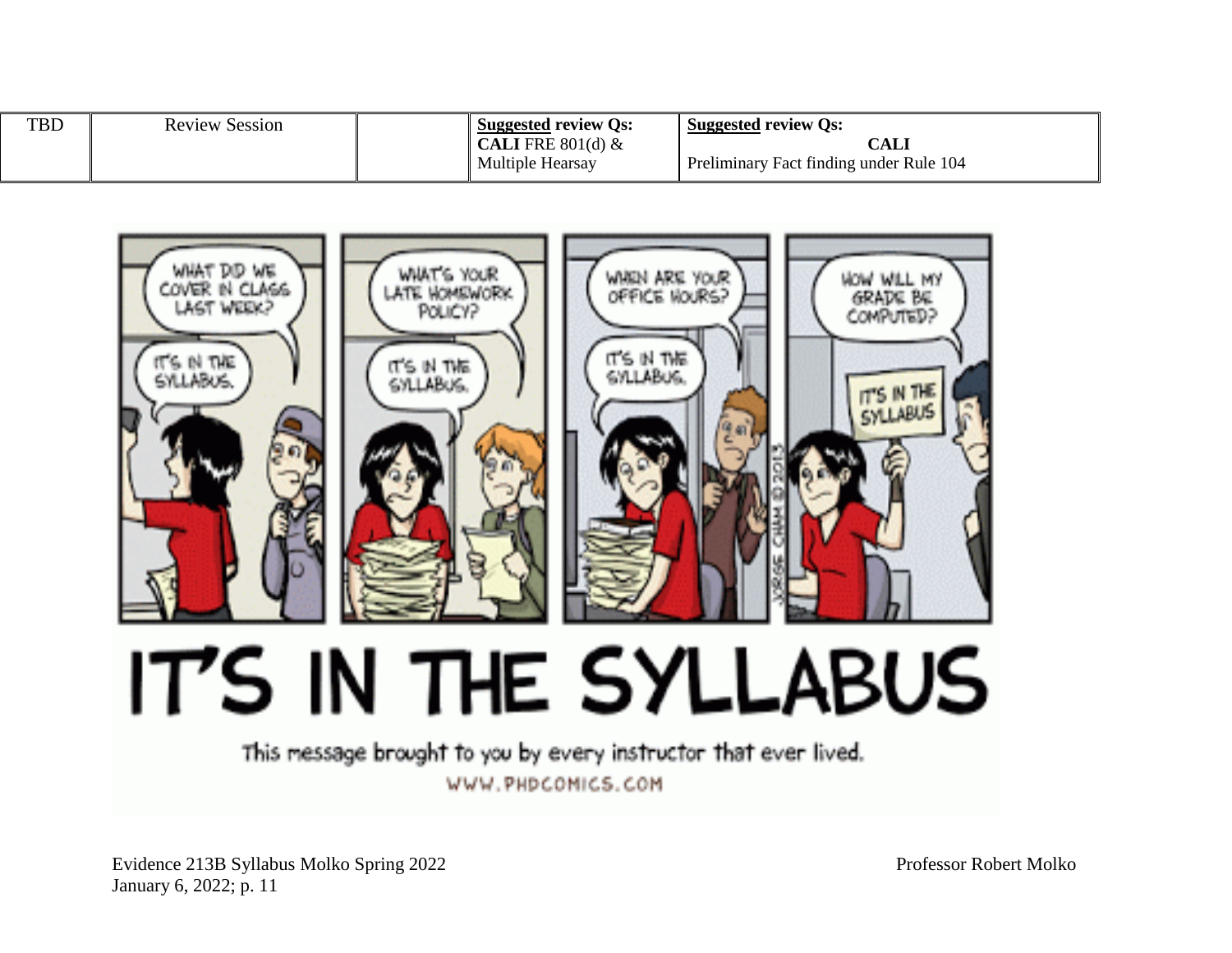# *The Staircase* **Video Clips**

The material in our casebook is accompanied by a series of clips from the 2004 documentary *The Staircase*. These clips are hosted on CAP's private Vimeo account. Each video requires the password "**WonsowiczEvidence**" to be viewed. Please use the following links to access these clips:

**Chapter 1:** https://vimeo.com/227635969 **Chapter 2:** https://vimeo.com/227743187 **Chapter 3:** https://vimeo.com/227743287 **Chapter 4:** https://vimeo.com/227743344 **Chapter 5:** https://vimeo.com/227743407 **Chapter 6**: https://vimeo.com/227743490 **Chapter 7:** https://vimeo.com/227743565 **Chapter 8:** https://vimeo.com/227743629 **Chapter 9:** https://vimeo.com/227743715 **Chapter 10:** https://vimeo.com/227743796 **Chapter 11:** https://vimeo.com/227744365 **Chapter 12:** https://vimeo.com/227743823 **Chapter 13:** https://vimeo.com/227743828 **Chapter 14:** https://vimeo.com/227744461 **Chapter 15:** https://vimeo.com/227743857 **Chapter 16:** https://vimeo.com/227743884 **Chapter 17:** https://vimeo.com/227743895 **Chapter 19:** https://vimeo.com/227744874 **Chapter 20:** https://vimeo.com/227744891 **Chapter 21:** https://vimeo.com/227744906 **Chapter 22:** https://vimeo.com/227744922 **Chapter 23:** https://vimeo.com/227744936 **Chapter 24:** https://vimeo.com/227745216 **Chapter 25:** https://vimeo.com/227745462 **Chapter 26:** https://vimeo.com/227745232 **Chapter 27:** https://vimeo.com/227745296 **Chapter 28:** https://vimeo.com/227745850 **Chapter 29, clip 1:** https://vimeo.com/227745648

Evidence 213B Syllabus Molko Spring 2022 Professor Robert Molko January 6, 2022; p. 12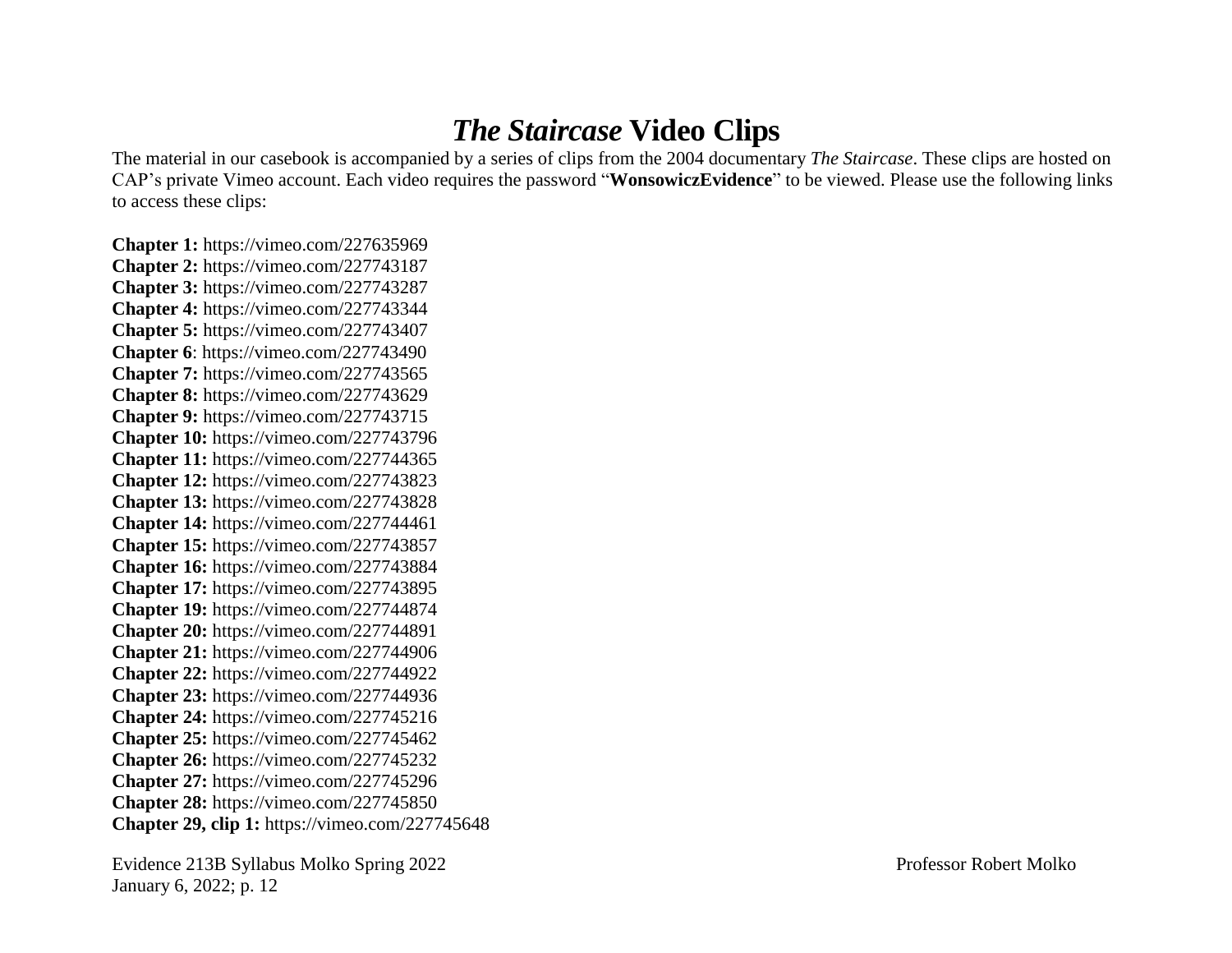## **14. Western State College of Law – Programmatic Learning Outcomes**

#### **Western State College of Law's curriculum is designed so that every student achieves a level of competency prior to graduation in each of the eight Programmatic Learning Outcomes listed below:**

#### **(1) Doctrinal Knowledge**

Students will demonstrate knowledge of substantive and procedural law in the core curriculum subjects, including Contracts, Criminal Law, Criminal Procedure, Torts, Real Property, Business Association, Evidence, Civil Procedures, Constitutional Law, Estates, Community Property, Remedies, and Professional Responsibility.

## **(2) Practice Skills**

Students will demonstrate the development of other law practice skills. Each student's chosen outcomes within this category will be varied based on the student's particular interests, coursework and work experiences. They may include, but are not limited to, the following topics: oral presentation and advocacy; interviewing; counseling; client service and business development; negotiations, mediation, arbitration, or other alternate dispute resolution methods; advanced legal research and writing (excluding purely academic papers and the first four units earned in introductory first-year legal research and writing class); applied legal writing such as drafting contracts, pleadings, other legal instruments; law practice management or the use of technology in law practice; cultural competency; collaboration or project management; financial analysis, such as accounting, budgeting project management, and valuation; cost benefit analysis in administrative agencies; use of technology, data analyses, or predictive coding; business strategy and behavior; pre-trial preparation, fact investigation, such as discovery, e-discovery, motion practice, assessing evidence, or utilizing experts; trial practice; professional civility and applied ethics; a law clinic that includes a classroom component; or a legal externship that includes a classroom component.

## **(3) Legal Analysis**

Students will demonstrate the ability to identify the factual and legal issues implicated by a fact pattern and to appropriately use cases (including identifying the salient features of an appropriate precedent case, identifying legally significant similarities or differences between the precedent case and a fact pattern and explaining why those are legally significant) and rules (including the ability to connect legally significant facts in a fact pattern to the rule) to predict how a court would decide the issue. Students will also demonstrate the ability to identify and evaluate the public policies of a precedent case or rule, and be able to evaluate how public policy can impact the application of a rule to the legal issue.